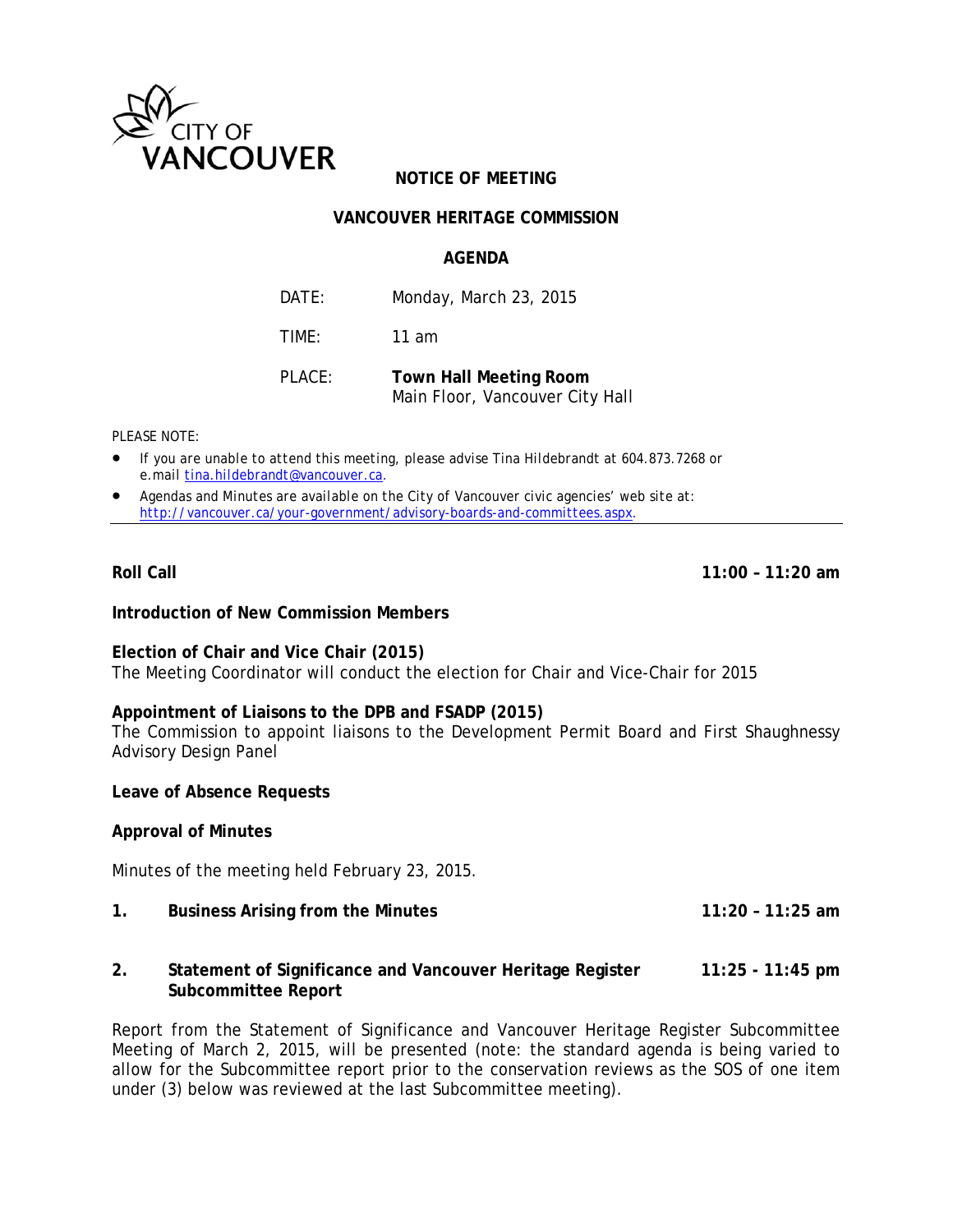#### **3. Conservation Review 11:45 – 12:30 pm**

**(a) 1060 West 15th Avenue – James Northey Residence VHR 'B' proposed (to be confirmed) DE418661** 

The James Northey Residence at 1060 West 15th Avenue is a 1½ storey craftsman building situated in the Fairview neighbourhood just outside of the First Shaughnessy district. It was built in 1913 for James Northey, a real estate broker whose company, the "Mill Cut Homes & Lumber Company" which was active in the City from 1920 to 1948, primarily in Kitsilano. West 15<sup>th</sup> Avenue west of Oak Street still contains a large number of stately homes built during the Edwardian building boom of 1910 – 1913, many in nearly original condition, and almost all converted to rooming houses (rental buildings) since their original construction. The James Northey Residence was converted to a rooming house in the 1940s.

The zoning for the area is RT-2, which permits duplexes on lots less than 668 m2 in area, and apartments on larger lots (strata or rental). The proposal is to convert the house to contain four dwelling units and to construct an infill building at the rear of the site. Infill is not a permitted use in the zoning (likely because of the age of district schedule which primarily anticipated consolidation of parcels and the construction of apartment buildings).

| Density and Parking Summary |                            | Site Area:              | 6,698 sq. ft. $(622 \text{ m}^2)$ |
|-----------------------------|----------------------------|-------------------------|-----------------------------------|
| Item                        | Existing                   | Permitted or            | Proposed                          |
|                             |                            | Required                |                                   |
| Density                     | 392 $m2$                   | 373 $m2$                | 564 $m^2$                         |
|                             | $(4,217$ sq. ft.)          | $(4,019$ sq. ft.)       | $(6,070$ sq. ft.)                 |
|                             | 0.63 FSR                   | 0.60                    | 0.91 FSR                          |
|                             |                            | For duplexes (on lots   |                                   |
|                             |                            | $<668 \text{ m}^2$ ; or |                                   |
|                             |                            |                         |                                   |
|                             |                            | 467 $m2$                |                                   |
|                             |                            | $(5,024$ sq. ft.)       |                                   |
|                             |                            | 0.75 FSR                |                                   |
|                             |                            | For Multiple            |                                   |
|                             |                            | <b>Dwellings</b>        |                                   |
|                             |                            | maximum                 |                                   |
| Use                         | <b>Multiple Conversion</b> | Infill use not          | MCD and infill use.               |
|                             | Dwelling (MCD)             | permitted               |                                   |
| Dwelling Unit density       | Not noted                  | 3.85 maximum            | 5                                 |
| (total for the site)        |                            | (62 units per hectare)  |                                   |
| <b>Off Street Parking</b>   | Not noted                  | 1 per dwelling unit     | 3                                 |
|                             |                            | (5)                     |                                   |

The main zoning items are noted below:

The Vancouver Heritage Commission SOS- Sub-Committee reviewed the SOS for the site on March 2, 2015. A report will be brought forward prior to the conservation review.

Applicant: Jim Bussey, Architect Matt Mauza, Architect Bryan Scully, Architect Elana Zysblat, Heritage Consultant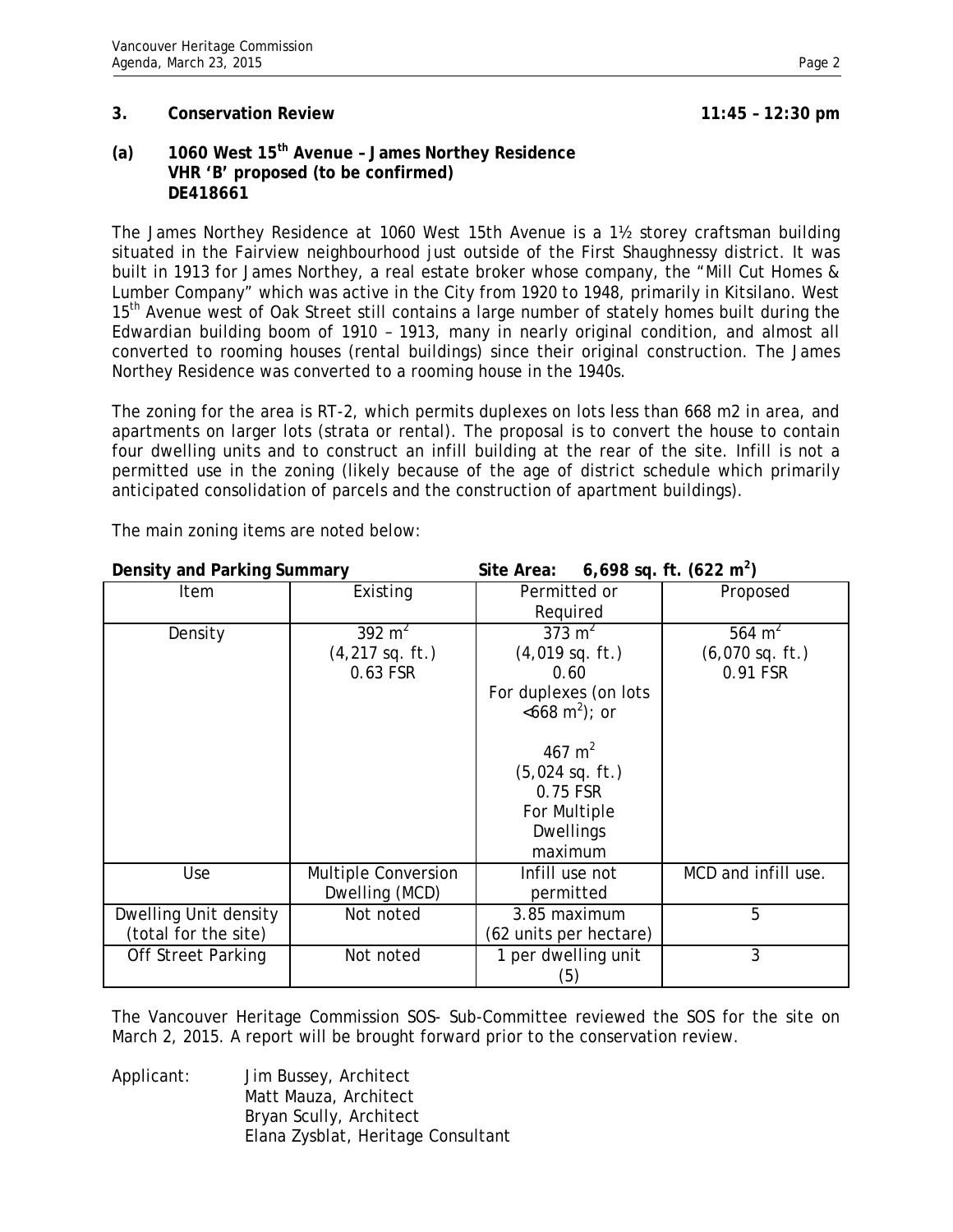# **(b) 1106 West 15th Avenue – McArthur Residence 12:30 – 1:15 pm VHR 'C' proposed DE418783**

The McArthur Residence at 1106 West 15th Avenue is a craftsman building situated in the Fairview neighbourhood just outside of the First Shaughnessy district. It was built in 1910 for Duncan McArthur who lived in the house until 1924. West 15<sup>th</sup> Avenue west of Oak Street still contains a large number of stately homes built during the Edwardian building boom of 1910 – 1913, many in nearly original condition, and almost all converted to rooming houses (rental buildings) since their original construction (the McArthur Residence was converted in 1950). The house has been clad in vinyl siding but many original features survive, including wood sashes.

The zoning for the area is RT-2, which permits duplexes on lots less than 668 m2 in area, and apartments on larger lots (strata or rental). The proposal is to convert the house to contain three dwelling units and to construct an infill building beside the existing house which is to contain two Dwelling Units. Infill is not a permitted use in the zoning (likely because of the age of district schedule which primarily anticipated consolidation of parcels and the construction of apartment buildings).

**Density and Parking Summary <b>Site Area:** 6,706 sq. ft.  $\frac{1}{2}$ 6,706 sq. ft.  $(623 \text{ m}^2)$ Item | Existing | Permitted or Required Proposed Density  $340 \text{ m}^2$ (3,657 sq. ft.) 0.55 FSR  $373 \text{ m}^2$ (4,023 sq. ft.) 0.60 For duplexes (lots less than 668 m2); or 467 $m<sup>2</sup>$ (5,029 sq. ft.) 0.75 FSR For Multiple Dwellings maximum 581 $m<sup>2</sup>$ (6,254 sq. ft.) 0.93 FSR Use **Multiple Conversion** Dwelling (MCD) Infill use not permitted MCD and infill use. Dwelling Unit density (total for the site) 3 3.9 maximum (62 units per hectare) 5 Off Street Parking 2 1 per dwelling unit (5) 6

The main zoning items are noted below:

The Vancouver Heritage Commission SOS Sub-Committee reviewed the SOS and Register Evaluation for the site on June 23, 2014. On July 7, 2014 the Vancouver Heritage Commission supported the addition of the building to the VHR in the 'C' category and requested changes/ revisions be made to the SOS.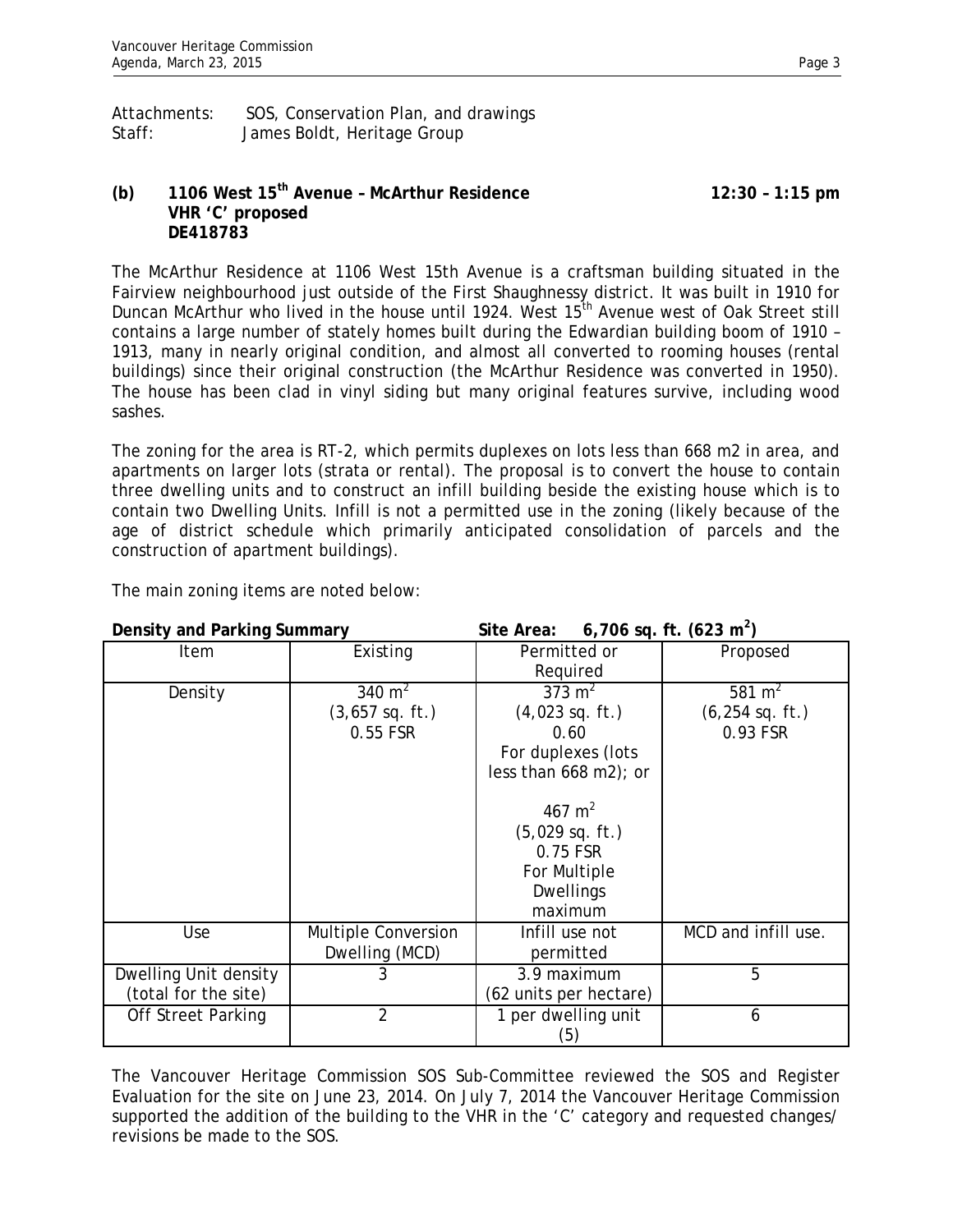| Applicant:   | Timothy Ankenman, Architect<br>Donald Luxton, Heritage Consultant<br>Christin Doeinghaus, Heritage Consultant |
|--------------|---------------------------------------------------------------------------------------------------------------|
| Attachments: | SOS, Conservation Plan, and drawings                                                                          |
| Staff:       | James Boldt, Heritage Group                                                                                   |

## (c) **1177 Jervis Street (1301-1325 Davie Street) 1:15 – 1:45 pm DE418742**

This development permit application proposes to develop this site with a 19 storey building that includes social housing, market condos and one commercial unit at grade. The proposal includes the following:

- 62 market residential units, 28 market housing units and 1 commercial unit;
- 114 vehicle stalls in 3 levels of underground parking accessed off the lane;
- Maximum height of approximately 58 m (190 ft.);
- Total floor space ratio of 6.61;
- Total floor area of 10,620 sq. m. (114, 372 sq. ft.)

The site is currently occupied by four buildings on the site including three houses which have had Statements of Significance reviewed in the Commission in September 2014. 1301 Davie could be eligible to be "B" in the evaluation category and 1305 and 1315 Davie Street could be eligible to be "C" in the evaluation category.

The site is located in the West End Plan corridors which contemplates development opportunities and the loss of these buildings while retaining the majority (117 of 124 character dwellings) within the existing West End neighbourhood. Given the permitted development that could be achieved under the existing zoning, retention of the existing structures would not be viable.

Applicant: David Jacobson, Director of Development, Intracorp Tom Staniszkis, NSDA Architects Willem Doesburg, NSDA Architects

Attachments: SOS and drawings Staff: Marco D'Agostini, Heritage Group

## **4. Heritage Action Plan 1:45 – 2:15 pm**

Staff and consultants will review the information presented at recent public consultation events for the Heritage Action Plan, and will summarize feedback heard to date. Open House information display panels are available on the City's website at the following link: link: http://vancouver.ca/files/cov/heritage-action-plan-feb-2015-open-house-informationdisplays.pdf. It is requested that Commission members review this material prior to the

meeting.